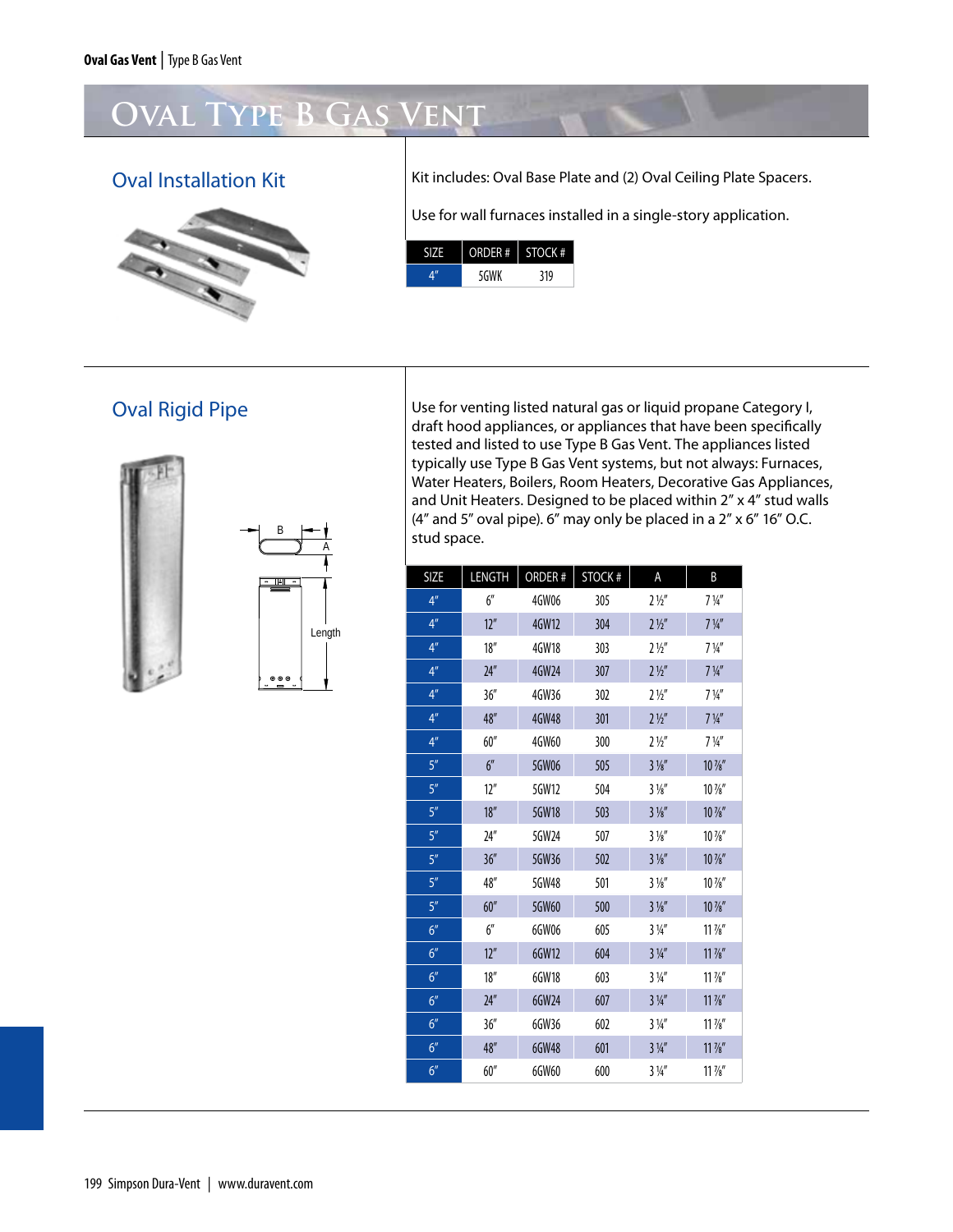# Oval Adjustable Pipe





| Use to add length to a straight length of Oval Type B Gas Vent |
|----------------------------------------------------------------|
| Pipe. Adjusts from 4"-10". Requires a 2" overlap.              |

| SIZE | LENGTH | STOCK # | ORDER# |
|------|--------|---------|--------|
| 4"   | 12''   | 4GW12A  | 306    |
| 5"   | 12''   | 5GW12A  | 506    |
| 6''  | 12''   | 6GW12A  | 606    |

#### Oval Increaser





Use to increase oval vent diameter.

| <b>SIZE</b>      | STOCK # | ORDER# |
|------------------|---------|--------|
| $4'' \times 5''$ | 4GWX5   | 419    |
| $5'' \times 6''$ | 5GWX6   | 519    |
| $4'' \times 6''$ | 4GWX6   | 619    |

# Round To Oval Adapter





Round to Oval

Use to convert from round to oval vent.

| <b>SIZE</b>    | STOCK# | <b>ORDER#</b> | Α               |
|----------------|--------|---------------|-----------------|
| $3''$ to $4''$ | 4GWAR3 | 324           | $9\frac{1}{4}$  |
| 4 <sup>n</sup> | 4GWARO | 315           | $9\frac{1}{4}$  |
| 5''            | 5GWARO | 515           | $9\frac{3}{8}$  |
| 6″             | 6GWARO | 615           | $11\frac{1}{2}$ |

# Oval To Round Adapter





Oval to Round

Use to convert from oval to round vent.

| 4"<br>4GWAOR  | 314 | $9\frac{1}{4}$ |
|---------------|-----|----------------|
|               |     |                |
| 5''<br>5GWAOR | 514 | $9\frac{7}{8}$ |
| 6''<br>6GWAOR | 614 | 10''           |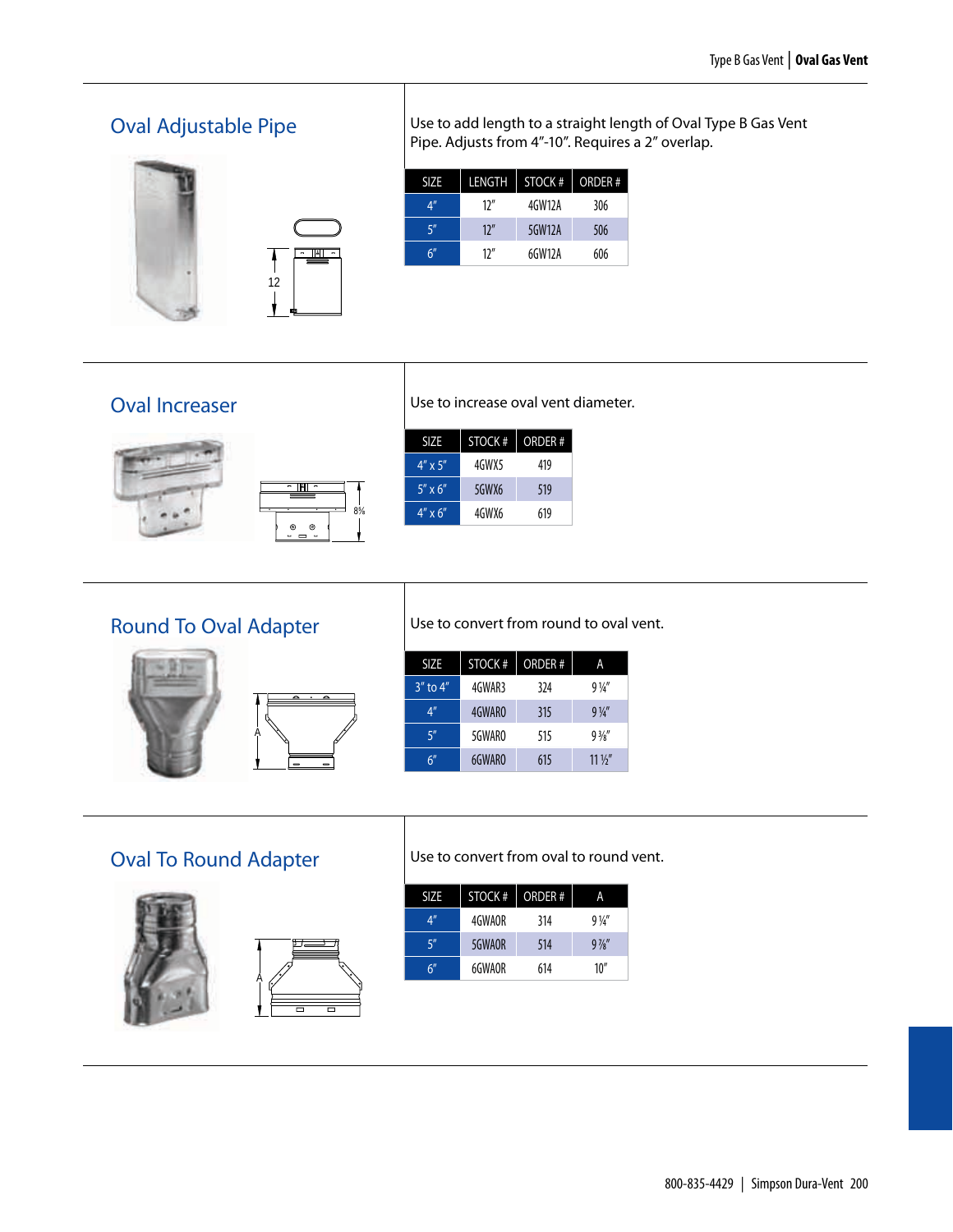### Oval 45° Elbow - Standard



Offsets obstructions as needed. Not adjustable.

| <b>SIZE</b>     | STOCK # | ORDER # | А              | B              |
|-----------------|---------|---------|----------------|----------------|
| 4 <sup>''</sup> | 4GWL45  | 310     | $3\frac{5}{8}$ | $3\frac{1}{2}$ |
| 5''             | 5GWL45  | 510     | $4\frac{1}{8}$ | 5''            |
| 6''             | 6GWL45  | 610     | 5″             | 5''            |

#### Oval 45° Elbow - Flat



Offsets obstructions as needed. Not adjustable.

| <b>SIZE</b>    | STOCK #  | ORDER# | А              | B              |
|----------------|----------|--------|----------------|----------------|
| 4 <sup>n</sup> | 4GWI 45F | 311    | $4\frac{1}{2}$ | $4\frac{1}{8}$ |
| 5''            | 5GWL45F  | 511    | $5\frac{1}{4}$ | $5\frac{1}{8}$ |
| 6''            | 6GWI 45F | 611    | $5\frac{3}{4}$ | $4\frac{3}{4}$ |

#### Oval Tee Support - Plain



| <b>SIZE</b> |       | STOCK # ORDER # | А               | B              |
|-------------|-------|-----------------|-----------------|----------------|
| 5''         | 5GWTS | 521             | $13\frac{7}{8}$ | $2\frac{1}{8}$ |
| 6''         | 6GWTS | 621             | $13\frac{7}{8}$ | $2\frac{1}{8}$ |

### Oval Tee Support - Base Plate





#### Use to support and center Oval Tee. Use with Oval Tee Cap.

Use to support and center Oval Tee. Use with Oval Tee Cap.

|    | STOCK # | ORDER# | А              |            |
|----|---------|--------|----------------|------------|
| ΔV | 4GWPS   | 308    | $9\frac{5}{8}$ | $11\,\%''$ |
|    |         |        |                |            |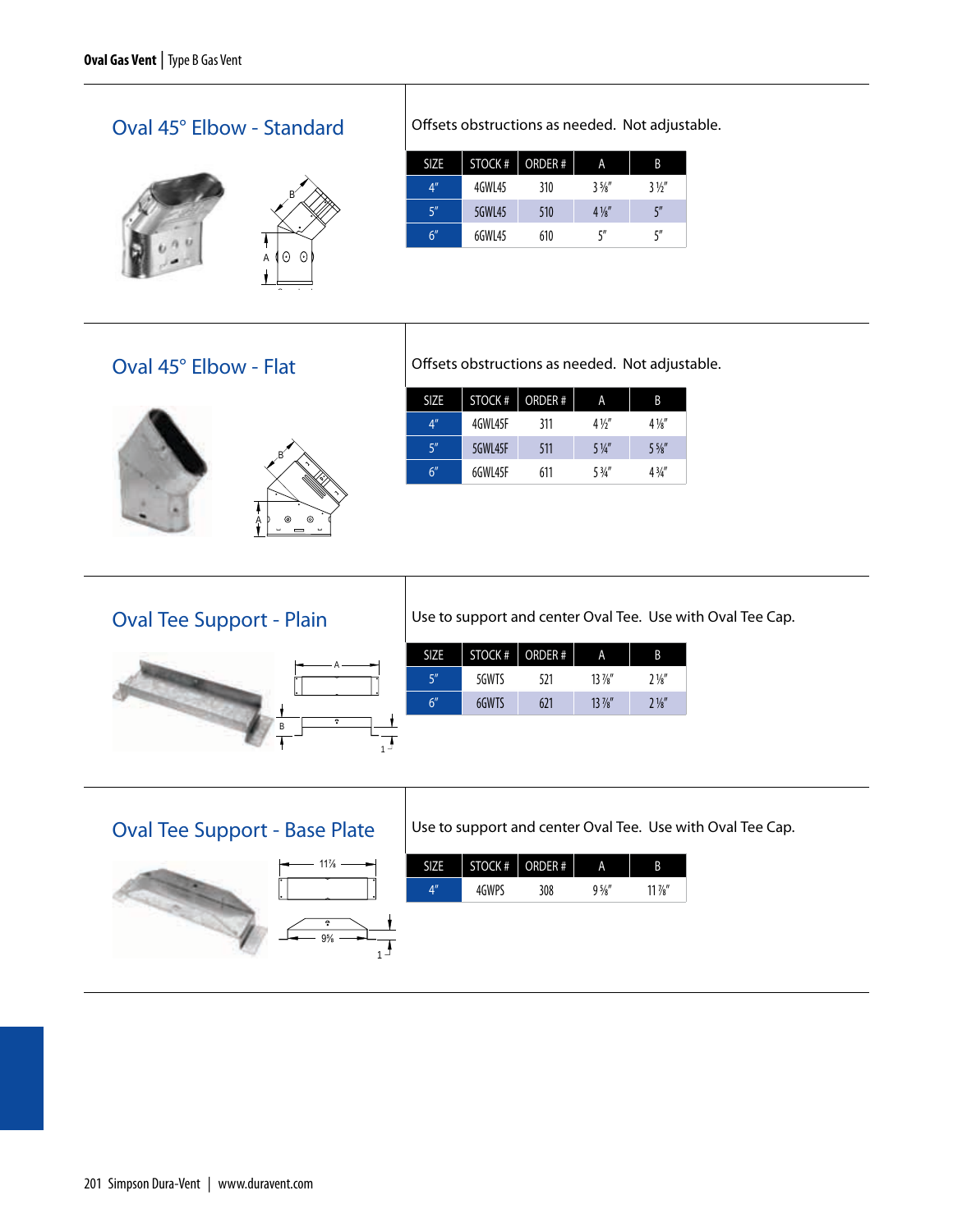#### Oval Firestop Spacer



Use to center oval vent in a minimum 16" on-center stud space. Serves as a firestop at the ceiling level. Required in multi-story installations.

| <b>SIZE</b>     | STOCK #  | <b>ORDER#</b> | А               |
|-----------------|----------|---------------|-----------------|
| 4 <sup>''</sup> | 4GWFS    | 350           | $7\frac{1}{2}$  |
| 4 <sup>''</sup> | 4GWFS2X6 | 351           | $7\frac{1}{2}$  |
| 5''             | 5GWFS    | 522           | 11''            |
| 5''             | 5GWFS2X6 | 523           | 11''            |
| 6''             | 6GWFS    | 622           | $12\frac{1}{8}$ |







Use to attach oval vent to a wall furnace.

| <b>CITE</b>          | CK # | #            | A              | B               |                | v             |
|----------------------|------|--------------|----------------|-----------------|----------------|---------------|
| $\overline{AB}$<br>∸ | WBP  | 171<br>ا ۷ د | $9\frac{5}{8}$ | $\frac{3}{8}$ " | $0\frac{7}{8}$ | $\gamma$<br>- |

#### Oval Ceiling Plate Spacer



Use to center the oval vent where Oval Firestop Spacer is not required. (2 plates included.)

|    | STOCK $#$   ORDER $#$ |     | Α    |     |
|----|-----------------------|-----|------|-----|
| л" | GWCS                  | 320 | 171/ | וור |

#### Oval Standard Tee





<u>Increase</u>

Use to attach round pipe to oval pipe. Use for a 90° offset or to combine connectors from two or more appliances into a common vent.

| <b>SIZE</b> | STOCK #     | ORDER# | A                 | B  |                | D              |
|-------------|-------------|--------|-------------------|----|----------------|----------------|
| A''         | 4GWT        | 312    | $10\,\frac{1}{4}$ | 4" | $5\frac{1}{4}$ | 6''            |
| 5''         | <b>5GWT</b> | 512    | $11\frac{3}{4}$   | ζ" | $6\frac{1}{4}$ | $6\frac{1}{4}$ |
| 6''         | 6GWT        | 612    | $12\frac{1}{8}$   |    | 6''            |                |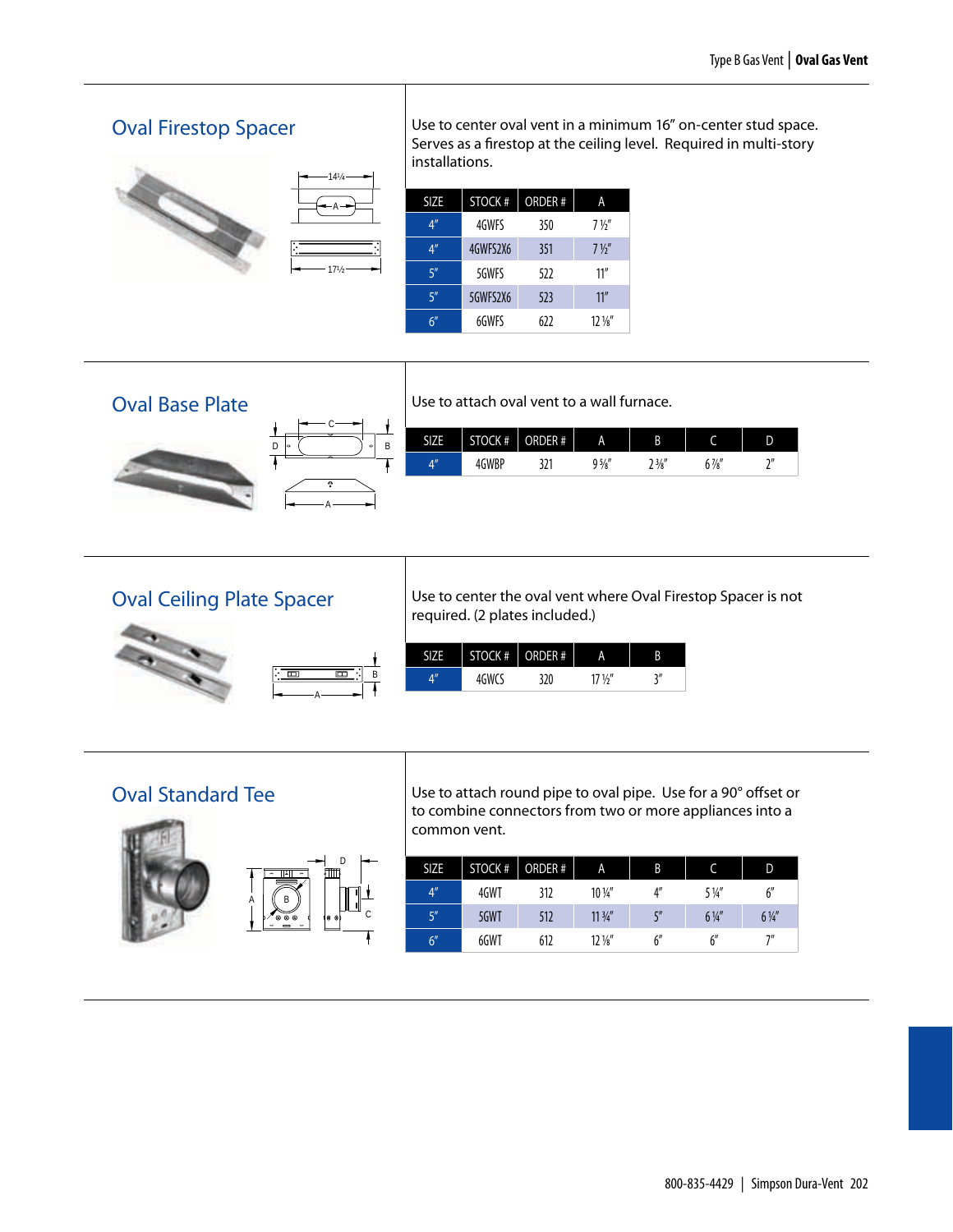#### Oval Short Snout Tee





Short Snout

Use to attach round pipe to oval pipe. Use for a 90° offset or to combine connectors from two or more appliances into a common vent. Shorter snout allows installation in tight spaces.

| .,                 | CK# | $\overline{a}$<br>$-1$<br>λ<br>#<br>к | A                    | B |              | D          |
|--------------------|-----|---------------------------------------|----------------------|---|--------------|------------|
| $A^{\prime\prime}$ | W٠. | ᇈ                                     | $8\frac{1}{2}$<br>,, |   | $F^{\prime}$ | 21/''<br>z |

#### Oval Increaser Tee



Use to attach smaller round pipe to larger oval pipe. Use for a 90° offset or to combine connectors from two or more appliances into a common vent.

| <b>SIZE</b>      | STOCK # | ORDER# | A               | B              | C              | D              |
|------------------|---------|--------|-----------------|----------------|----------------|----------------|
| $4'' \times 3''$ | 4GWTR3  | 331    | $10\frac{1}{8}$ | 3''            | 5''            | $6\frac{1}{2}$ |
| $5'' \times 3''$ | 5GWTR3  | 512T3  | $11\frac{7}{8}$ | 3''            | $6\frac{1}{4}$ | $7\frac{1}{4}$ |
| $5'' \times 4''$ | 5GWTR4  | 512T4  | $11\frac{7}{8}$ | 4''            | $6\frac{1}{4}$ | $6\frac{3}{4}$ |
| $6'' \times 4''$ | 6GWTR4  | 612T4  | 12''            | 4 <sup>n</sup> | $5\frac{3}{4}$ | $8\frac{1}{4}$ |
| $6'' \times 5''$ | 6GWTR5  | 612T5  | 12''            | 5''            | $5\frac{3}{8}$ | $6\frac{7}{8}$ |

#### Oval Tee Cap





Use to close off bottom of Oval Tee. Fits on inner liner.

| <b>SIZE</b>    | STOCK # | ORDER# | А               | B              |
|----------------|---------|--------|-----------------|----------------|
| 4 <sup>n</sup> | 4GWTC   | 313    | $6\frac{7}{8}$  | 7''            |
| 5''            | 5GWTC   | 513    | $10\frac{3}{8}$ | $2\frac{3}{4}$ |
| 6''            | 6GWTC   | 613    | $11\frac{1}{2}$ | 73/4''         |

#### Oval Storm Collar





Use to maintain a weather tight resistant seal between the pipe and the flashing.

| SIZE            | STOCK # | ORDER# | А               | B               |
|-----------------|---------|--------|-----------------|-----------------|
| 4 <sup>''</sup> | 4GWSC   | 318    | $7\frac{1}{2}$  | $10\frac{1}{4}$ |
| 5''             | 5GWSC   | 518    | $10\frac{3}{4}$ | $13\frac{3}{8}$ |
| 6''             | 6GWSC   | 618    | 12''            | 15''            |